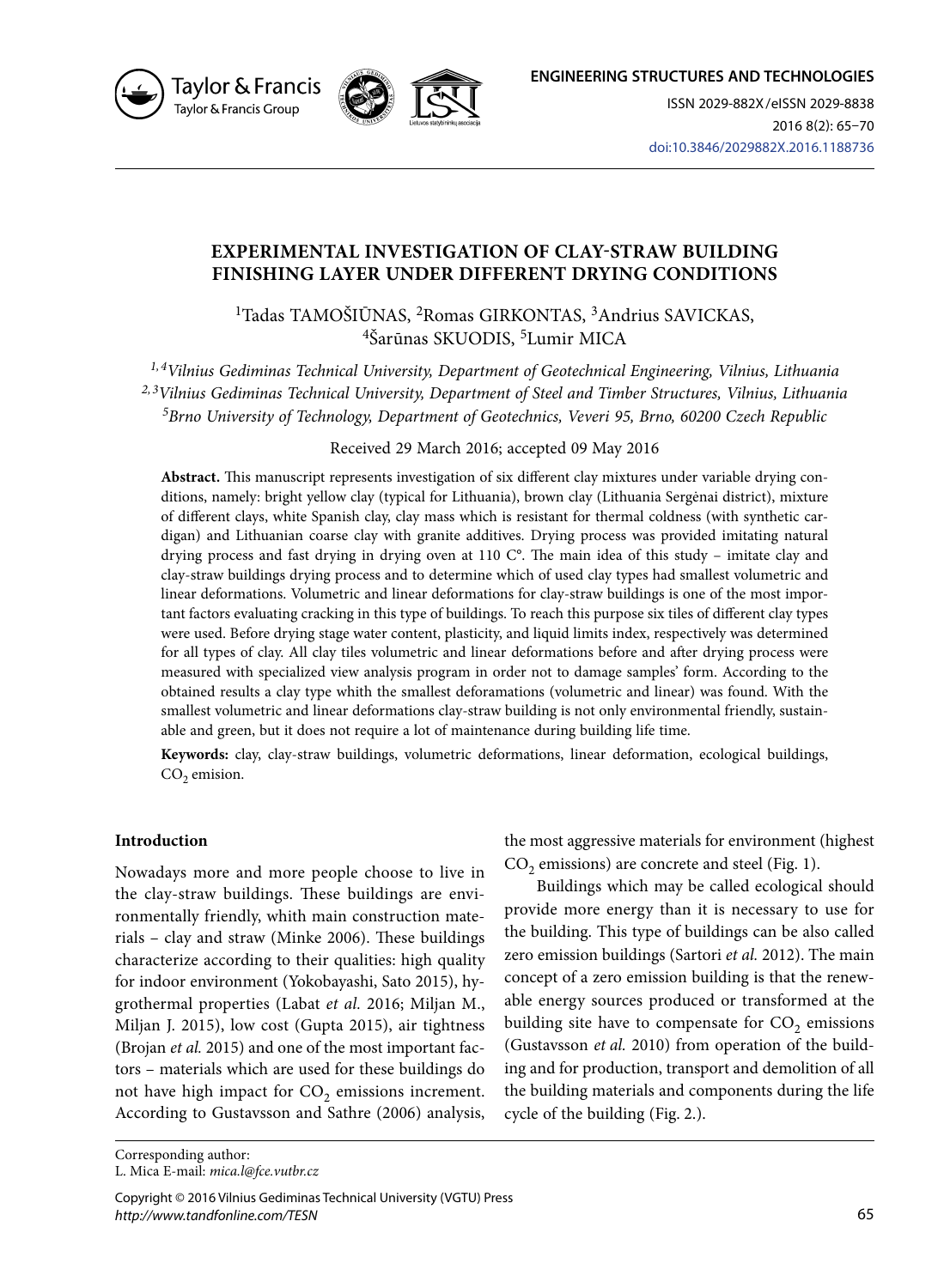

Fig. 1.  $CO<sub>2</sub>$  emissions of the most popular construction materials



Fig. 2. Description of zero energy buildings

For clay, clay-straw and straw buildings the highest payback of renewable energy production is obtained in demolition stage (Seyfang 2010; Bribian *et al.*  2011), because mostly all construction materials are organic and environmentally friendly (Fig. 3).

Architecture of such structures is rapidly improving because of increasing demand of these buildings (Mansour *et al.* 2007; Walker 2004; Ashour *et al.* 2010; Girkontas *et al.* 2014; Torgal, Jalali 2012). According to geological conditions in Lithuania, there is an opportunity to explore different clay types and colors (Weismann, Bryce 2015) for clay and clay-straw buildings finish (Fig. 4). Clay from different deposites has different deformation properties (Minke 2006). Due to this reason, purpose of this manuscript is to determine clays deformation affected by different drying temperatures and to compare obtained deformations. According to comparison results we strive to determine clay with smallest deformations.

# **1. Determination of physical clay parameters**

In this study 6 different clays are used, namely: bright yellow clay (typical for Lithuania), brown clay (Lithuania Sergėnai district), mixture of different clays, white



Fig. 3. Clay, clay-straw or straw buildings energy description



Fig. 4. Clay wall finish layer variance (Weismann, Bryce 2006)

Spanish clay, clay mass which is resistant for thermal coldness (with synthetic cardigan), and Lithuanian coarse clay with granite additives (Fig. 5).

For examined clays (Fig. 5) Atterberg limits (Amšiejus *et al.* 2006; Medzvieckas *et al.* 2004), plasticity index and liquidity index (LST EN ISO 14688- 1:2007) were determined and they are shown in Figures 6 and 7.



Fig. 5. Tested clays in the study: 1. Bright yellow clay (typical for Lithuania); 2. Brown clay (Lithuania Sergėnai district); 3. Mixture of different clays; 4. White Spanish clay; 5. Clay mass which is resistant for thermal coldness (with synthetic cardigan); 6. Lithuanian coarse clay with granite additives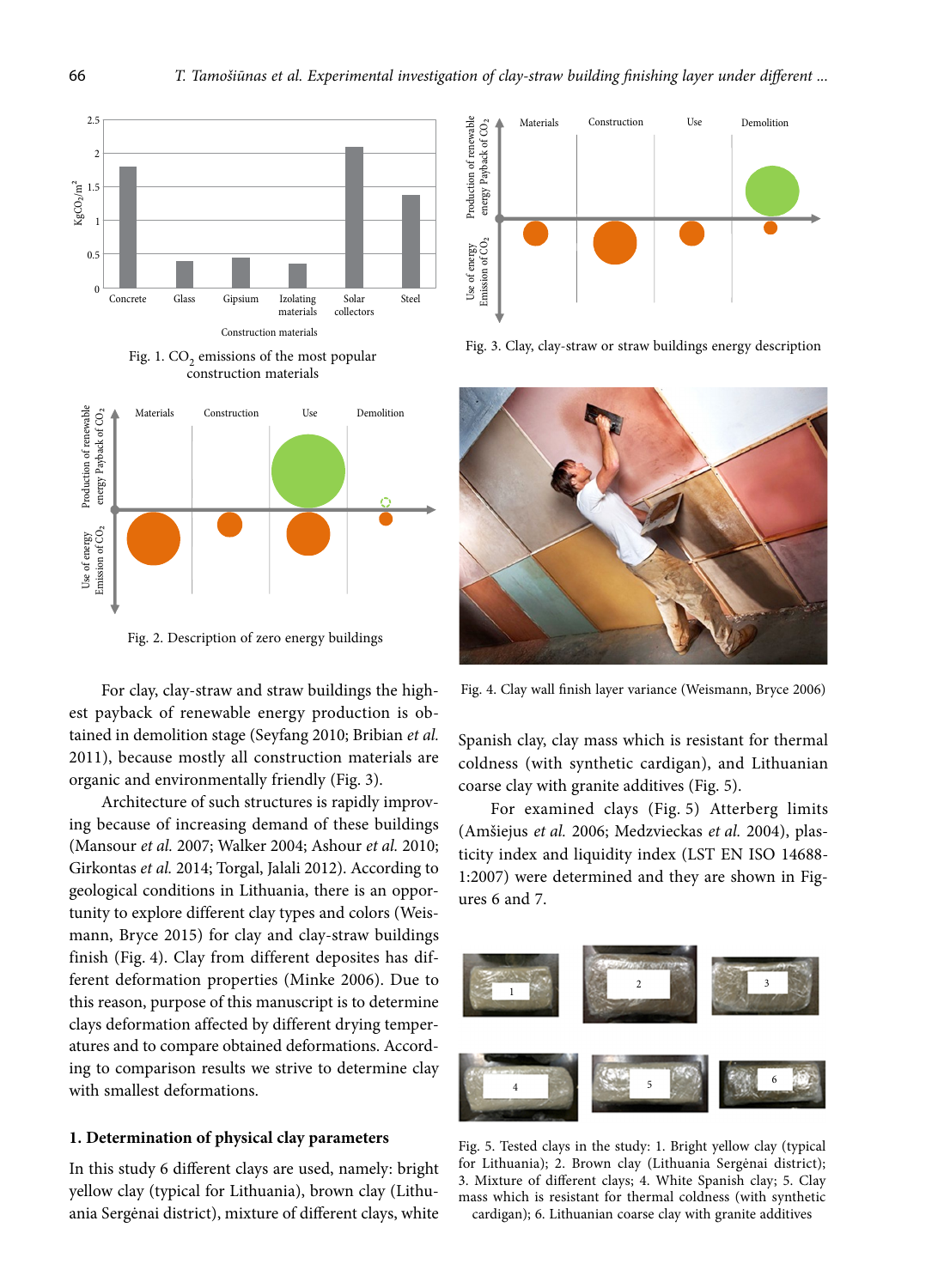

Fig. 6. Plasticity index of examined clays: 1 – bright yellow clay (typical for Lithuania); 2 – brown clay (Lithuania Sergėnai district); 3 – mixture of different clays; 4 – white Spanish clay; 5 – clay mass which is resistant for thermal coldness (with synthetic cardigan); 6 – Lithuanian coarse clay with granite additives



Fig. 7. Liquidity index of examined clays: 1 – bright yellow clay (typical for Lithuania); 2 – brown clay (Lithuania Sergėnai district); 3 – mixture of different clays; 4 – white Spanish clay; 5 – clay mass which is resistant for thermal coldness (with synthetic cardigan); 6 – Lithuanian coarse clay with granite additives

Analyzing Figure 6 it was obtained, that bright yellow clay has a very small difference between plastic and liquid limits. Brown clay plastic and liquid limits has the biggest difference between each other. Liquidity index, which is shown in Figure 7 has a negative values, because for all speciments it was obtained low water content values which are smaller than plastic limits water content. The biggest liquidity index was obtained for bright yellow clay, the smallest – clay mass which is resistant for thermal coldness (with synthetic cardigan).

#### **2. Determination of volumetric deformations**

All clay samples were examined under two drying conditions: 1) Natural drying conditions  $+15$  °C, drying time equals to 168 h, after this drying stage each sample was dried in drying oven  $(+110\degree C 4 h)$ , in order to reach 0% water content; 2) Prepared samples dried in the oven at  $+110$  °C for 4 hours. All in different drying conditions obtained results are given in Table 1. Clay number given in this table is the same clay indication as in Figures 6 and 7.

Analyzing obtained volumetric deformations results it can be concluded that volumetric deformations of examined clays tiles are related with drying conditions. Obtained differences of volumetric deformations according to two different drying conditions are not the same for each examined clay tile. Most sensitive tiles with largest volumetric deformations according to volumetric deformations difference (see Table 1) are made from mixture of different clays (clay no. 3).

| Clay           | Drying         | Tile with natural water content |            |              |                         | Dry tile   |           |                  | $V_w - V_d$ , %         |       |
|----------------|----------------|---------------------------------|------------|--------------|-------------------------|------------|-----------|------------------|-------------------------|-------|
| No.            | conditions     | $L_w$ , mm                      | $B_w$ , mm | $t_{w}$ , mm | $V_w$ , mm <sup>3</sup> | $L_d$ , mm | $Bd$ , mm | $t_{\rm d}$ , mm | $V_d$ , mm <sup>3</sup> |       |
| $\mathbf{1}$   | 1              | 147.50                          | 80.00      | 11.00        | 129800.00               | 140.69     | 75.66     | 8.72             | 92820.96                | 28.49 |
|                | 2              | 148.00                          | 83.50      | 11.50        | 142117.00               | 142.81     | 77.72     | 9.20             | 102112.58               | 28.15 |
| $\overline{2}$ | 1              | 147.50                          | 79.00      | 11.00        | 128177.50               | 143.36     | 76.14     | 10.25            | 111883.16               | 12.71 |
|                | 2              | 149.00                          | 78.00      | 10.50        | 122031.00               | 148.04     | 76.70     | 8.36             | 94925.02                | 22.21 |
| 3              | 1              | 149.00                          | 77.00      | 10.00        | 114730.00               | 143.31     | 76.84     | 8.94             | 98446.75                | 14.19 |
|                | 2              | 152.00                          | 78.50      | 10.50        | 125286.00               | 144.12     | 76.81     | 8.08             | 89444.45                | 28.61 |
| $\overline{4}$ |                | 149.00                          | 80.00      | 10.50        | 125160.00               | 143.99     | 78.39     | 10.32            | 116485.72               | 6.93  |
|                | $\overline{2}$ | 147.00                          | 81.50      | 11.50        | 137775.75               | 144.61     | 78.28     | 10.31            | 116709.93               | 15.29 |
| 5              | 1              | 147.50                          | 78.50      | 11.00        | 127366.25               | 139.98     | 77.76     | 10.35            | 112658.14               | 11.55 |
|                | 2              | 152.00                          | 80.00      | 9.50         | 115520.00               | 146.93     | 77.21     | 7.93             | 89961.61                | 22.12 |
| 6              | 1              | 148.00                          | 77.50      | 10.50        | 120435.00               | 144.56     | 73.21     | 9.31             | 98529.94                | 18.19 |
|                | 2              | 145.00                          | 74.50      | 13.00        | 140432.50               | 139.92     | 72.32     | 9.90             | 100178.24               | 28.66 |
|                |                |                                 |            |              |                         |            |           |                  |                         |       |

Table 1. Volumetric deformations of examined clay tiles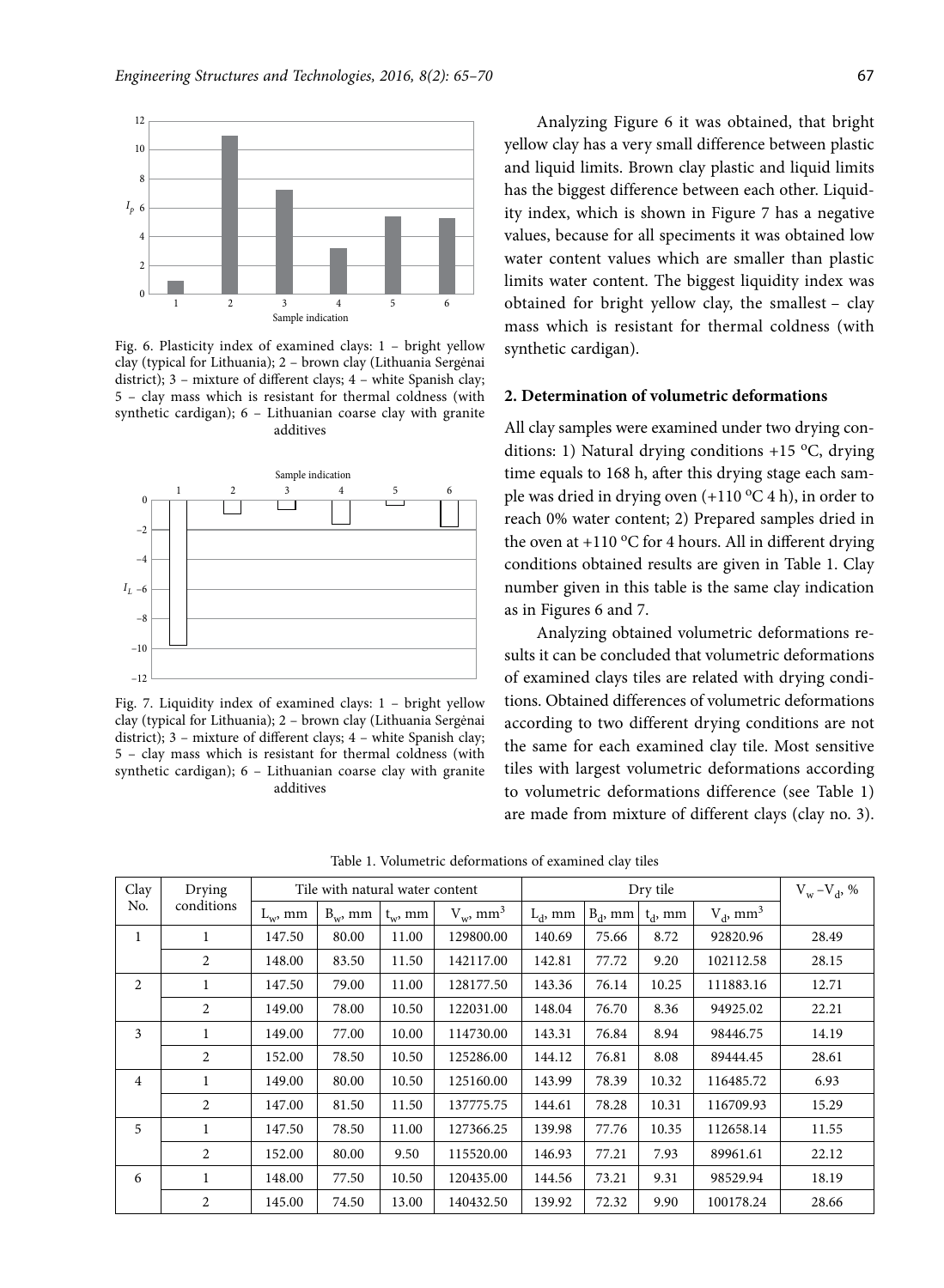Lowest sensitivity for drying conditions is obtained for bright yellow clay (typical for Lithuania, see Table 1 clay no. 1).

#### **3. Determination of linear deformations**

In order not to damage clay tiles with measuring equipment, linear deformations were determined with optical microscope view analysis program (Skuodis, Šlečkuvienė 2014). In this case it is necessary to make a photo of investigated clay tile with measuring scale (Fig. 8). Obtained linear deformations results are given in Table 2. In all tested clay tiles any cracks or crushes did not happen as for Qiang *et al.* 2014 and Burst 1965.

The biggest obtained linear deformation was for clay tiles made of white Spanish clay and the smallest linear deformations was for clay tiles made of bright yellow clay (typical for Lithuania) and Lithuanian coarse clay with granite additives.

## **Conclusions**

A series of different clay tiles volumetric and linear deformations tests were conducted according to different drying conditions. Analysis of deformations differences revealed clay types which had smallest and largest volumetric and linear deformations. Following findings were drawn from this study:

- 1. For clay tiles, which had higher  $I_p$  difference under different drying conditions (per all drying period), volumetric and linear deformations is increasing.
- 2. Drying conditions had more influence on the volumetric deformations than on the linear ones.
- 3. Clay tiles which were made from Lithuanian clay had 54–79% smaller deformations than those made of Spanish clay.
- 4. It is suggested to use Lithuanian clay for clay house wall finish because in this case smaller volumetric and linear deformations happen and due to a short transportation distance  $CO<sub>2</sub>$  emissions are reduced.

| Table 2. Linear deformations of examined clay tiles |  |  |  |
|-----------------------------------------------------|--|--|--|
|-----------------------------------------------------|--|--|--|

|                                                                             | Linear deformation, %     |                    |  |  |
|-----------------------------------------------------------------------------|---------------------------|--------------------|--|--|
| Clay tile                                                                   | Natural drying conditions | Drying in the oven |  |  |
| Bright yellow clay (typical for Lithuania)                                  | 2.86                      | 2.49               |  |  |
| Brown clay (Lithuania Sergėnai district)                                    | 1.72                      | 3.72               |  |  |
| Mixture of different clays                                                  | 4.7                       | 2.98               |  |  |
| White Spanish clay                                                          | 3.14                      | 5.16               |  |  |
| Clay mass which is resistant for thermal coldness (with synthetic cardigan) | 4.7                       | 3.47               |  |  |
| Lithuanian coarse clay with granite additives                               | 2.17                      | 2.97               |  |  |



Fig. 8. Determination of linear deformations with view analysis program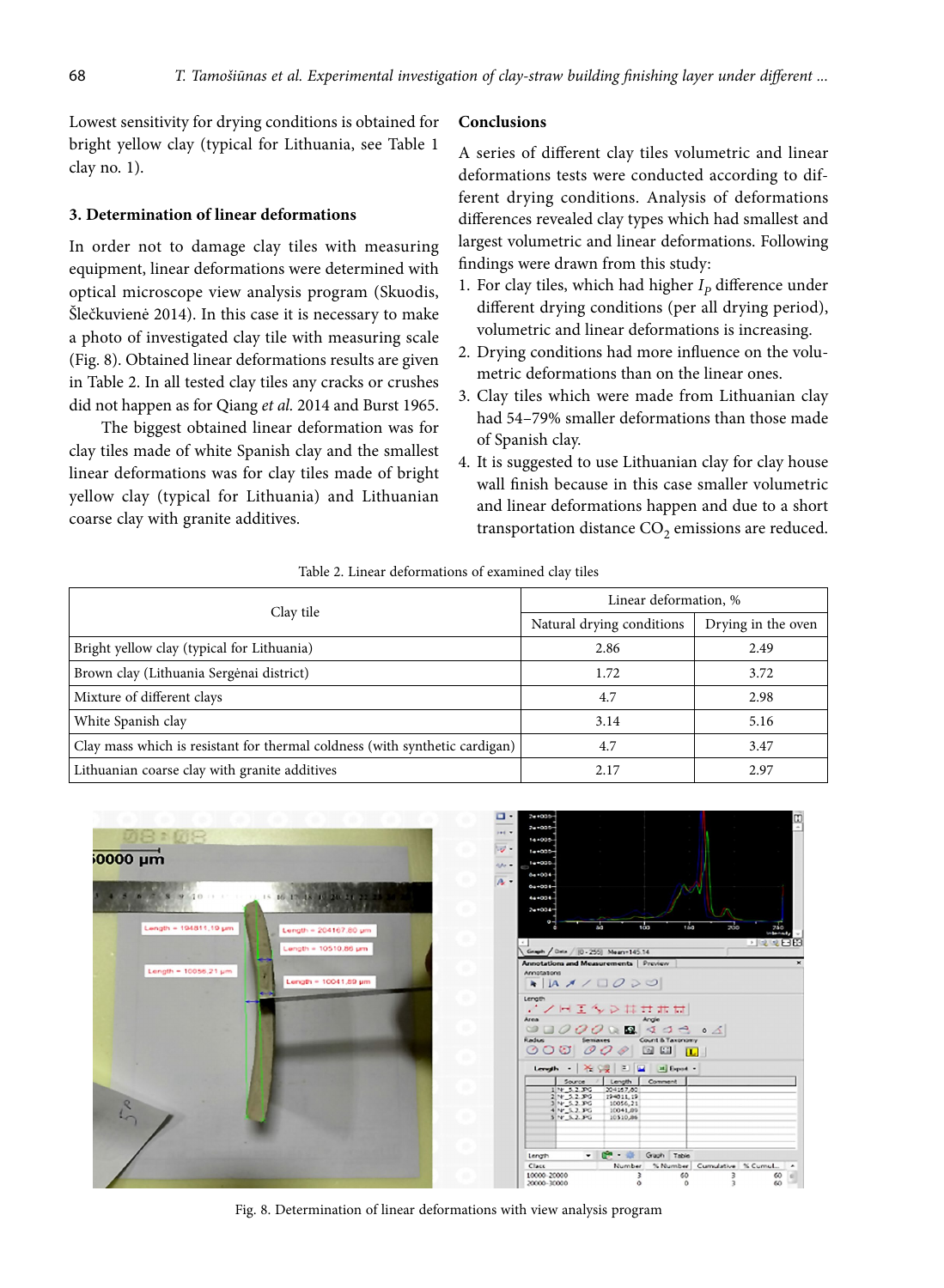#### **Acknowledgements**

An equipment and infrastructure of Vilnius Gediminas Technical University of Civil Engineering Research Centre was employed for investigations.

#### **References**

- Amšiejus, J.; Mackevičius, R.; Medzvieckas, J.; Sližytė, D.; Stragys, V. V. 2006. *Gruntų fizinės ir mechaninės savybės, Laboratoriniai darbai* [Soil physical and mechanical properties, Laboratory testing]. Vilnius: Technika. 164 p.
- Ashour, T.; Wieland, H.; Georg, H.; Bockisch, F. J.; Wu, W. 2010. The influence of natural reinforcement fibres on insulation values of earth plaster for straw bale buildings, *Materials & Design* 31(10): 4676–4685.

http://dx.doi.org/10.1016/j.matdes.2010.05.026

- Bribian, I. Z.; Capilla, A. V.; Uson, A. A. 2011. Life cycle assesment of building materials: Comparative analysis of energy and environmental impacts and evaluation of the eco-efficieny improvement potential, *Building and Environment* 46(5): 1133–1140. http://dx.doi.org/10.1016/j.buildenv.2010.12.002
- Brojan, L.; Weil, B.; Clouston, P. L. 2015. Air tightness of straw bale construction, *Journal of Green Building* 10(1): 99–113. http://dx.doi.org/10.3992/jgb.10.1.99
- Burst, J. F. 1965. Subaqueously formed shrinkage cracks in clay, *Journal of Sedimentary Research* 35(2): 348–353.
- Gupta, M. S. 2015. Straw bale construction a revolutionary building material in low cost housing for rural areas, *International Jounal of Recent Advances in Multidiscilinary Research* 2(7): 583–587.
- Gustavsson, L.; Joelsson, A.; Sathre, R. 2010. Life cycle primary energy use and carbon emission of an eight-storey woodframed apartment building, *Energy and buildings* 42(2): 230–242. http://dx.doi.org/10.1016/j.buildenv.2005.04.008
- Girkontas, R.;Tamošiūnas, T.; Savickas, A. 2014. Research of deformation of clay soil mixtures, *Science – Future of Lithuania* 6(5): 488–492.
- Gustavsson, L.; Sathre, R. 2006. Variability in energy and carbon dioxide balances of wood and concrete building materials. *Building and Environment* 41(7): 940–951.
- Yokobayashi, S.; Sato, M. 2015. Estimation of indoor environment of a Tsuchikabe house constructed by Japanese Sakan craftsmen, in *6th International Building Physics Conference, Energy Proceedia* 78(2015): 2814–2819.
- Labat, M.; Magniont, C.; Oudhof, N.; Aubert, J. E. 2016. From the experimental characterization of the hygrothermal properties of straw-clay mixtures to the numerical asssesment of their buffering potential, *Building and Environment* 97(2016): 69–81.

http://dx.doi.org/10.1016/j.buildenv.2015.12.004

- LST EN ISO 14688-1:2007 lt. *Geotechniniai tyrinėjimai ir bandymai. Gruntų atpažintis ir klasifikavimas. 1 dalis. Atpažintis ir aprašymas* [Geotechnical investigation and testing – Identification and classification of soil – Part 1: Identification and description]. LSD 2007. 14 p.
- Mansour, A.; Srebic, J.; Burley, B. J. 2007. Development of strawcement composite sustainable building material for low-cost housing in Egypt, *Journal of Applied Sciences Research* 3(11): 1571–1580.
- Medzvieckas, J.; Sližytė, D.; Stragys, V. 2004. *Soil mechanics. Laboratory testing manual*. Vilnius: Technika. 79 p.
- Miljan, M.; Miljan, J. 2015. Thermal transmittance and the embodied energy of timber frame lightweight walls insulated with straw and reed, *Materials Science and Engineering* 96(2015): 1–7.

http://dx.doi.org/10.1088/1757-899x/96/1/012076

- Minke, G. 2006. *Building with earth. Design and technology of a sustainable architecture*. 198 p.
- Qiang, X.; Hai-jun, L.; Zhen-ze, L.; Lei, L. 2014. Cracking, water permeability and deformation of compacted clay liners improved by straw fiber, *Engineering Geology* 178: 82–90. http://dx.doi.org/10.1016/j.enggeo.2014.05.013
- Sartori, I.; Napolitano, A.; Voss, K. 2012. Net zero energy buildings: a consistent definition framework, *Energy and Buildings* 48(2012): 220–232.
	- http://dx.doi.org/10.1016/j.enbuild.2012.01.032
- Seyfang, G. 2010. Community action for sustainable housing: Building a low-carbon future, *Energy Policy* 38(12): 7624– 7633. http://dx.doi.org/10.1016/j.enpol.2009.10.027
- Skuodis, Š.; Šlečkuvienė, A. Smėlinių gruntų dalelių vaizdų analizė skanuojančiu elektroniniu mikroskopu [Sand soil grains view analysis via scaning electronic microskope], in *Proceedings of the 17th Conference for Junior Researchers "Science – Future of Lithuania",* 2014, Vilnius, Lithuania.
- Torgal, F.; Jalali, S. 2012. Earth construction: Lessons from the past for future eco-efficient construction*, Construction and Building Materials* 29(2012): 512–519. http://dx.doi.org/10.1016/j.conbuildmat.2011.10.054
- Walker, P. J. 2004. Strength and erosion characteristics of earth blocks and earth block masonry, *Journal of Materials in Civil Engineering* 16: 497–506.

http://dx.doi.org/10.1061/(ASCE)0899-1561(2004)16:5(497)

- Weismann, A.; Bryce, K. 2006. *Building with cob a step-by-step guide*. 256 p.
- Weismann, A.; Bryce, K. 2015. *Clay and lime renders, plasters and paints a how-to guide to using natural finishes*. 264 p.